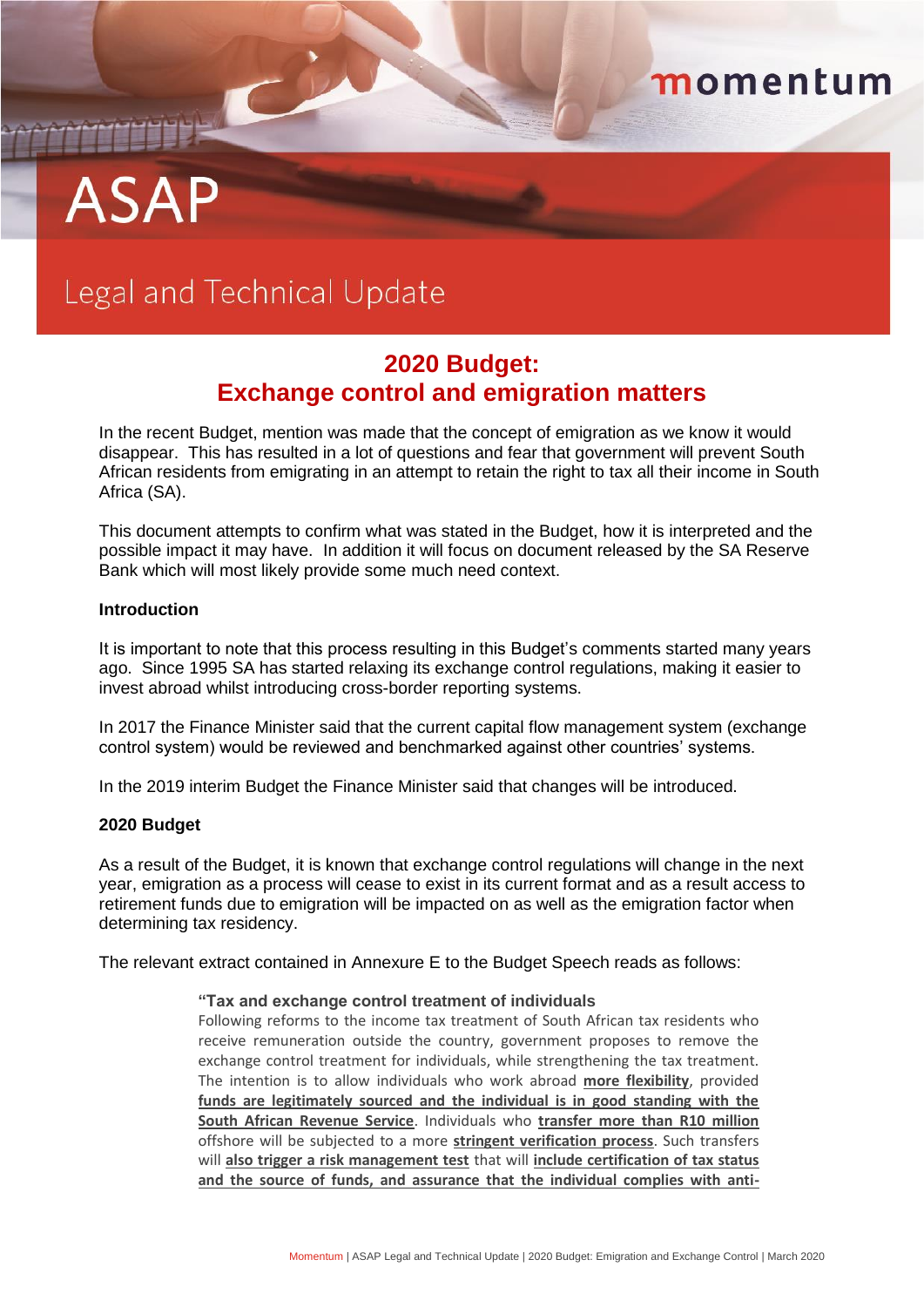**money laundering and countering terror financing requirements** prescribed in the Financial Intelligence Centre Act (2001). This will be phased in by 1 March 2021. Under the new system, **natural person emigrants and natural person residents will be treated identically**.

Additional restrictions on emigrants – such as the restrictions on emigrants being allowed to invest, and the requirement to only operate blocked accounts, have bank accounts and borrow in South Africa – have been repealed. The concept of **emigration as recognised by the Reserve Bank will be phased out**, to be **replaced by a verification process** based on the requirements above. Tax residency for individuals will continue to be determined by the ordinarily resident and physically present tests as set out in the Income Tax Act (1962). Under existing international standards, South Africa participates in the automatic sharing of information between tax authorities on individuals' financial accounts and investments. These Cooperative practices will remain in place to ensure that South African tax residents who have offshore income and investments pay the appropriate level of tax."

In addition to the above extract, the SARB also published a notice on the new Cash Flow Management System. It is as a result of the benchmarking exercise that was embarked on in 2017 to review our process with other similar countries.

The new system will allow all cross-border transactions, except for those that are subject to the capital flow management measures or those that pose a high risk iro illegitimate cross-border financial flows.

Therefore, red tape will be reduced for normal international transactions and measures will be in place to detect, deter and disrupt illegitimate flows.

The main features of the new system will include:

- Move away from exchange controls and towards a cash management system to regulate cross-border flows;
- Modern, transparent and risk-based approval process;
- Stronger measures to fight illegitimate cross-border flows and tax evasion;
- Enhance cross border reporting;
- Closer working relationship between SARB, FIC, SARS and other relevant bodies.

#### **The results**

The system will be more inviting to international investors as it will pose less red tape.

It will result in SA residents and emigrants from SA being treated similarly when engaging in cross-border transactions. Therefore the process for both will be identical and the limits imposed will be universal.

Prudential limits will remain for corporate investors, but will be reviewed regularly. SA trusts will still be prohibited from investing directly abroad.

For natural persons the limits will be as follows:

The single discretionary allowance will remain at R1 million to be reviewed regularly;